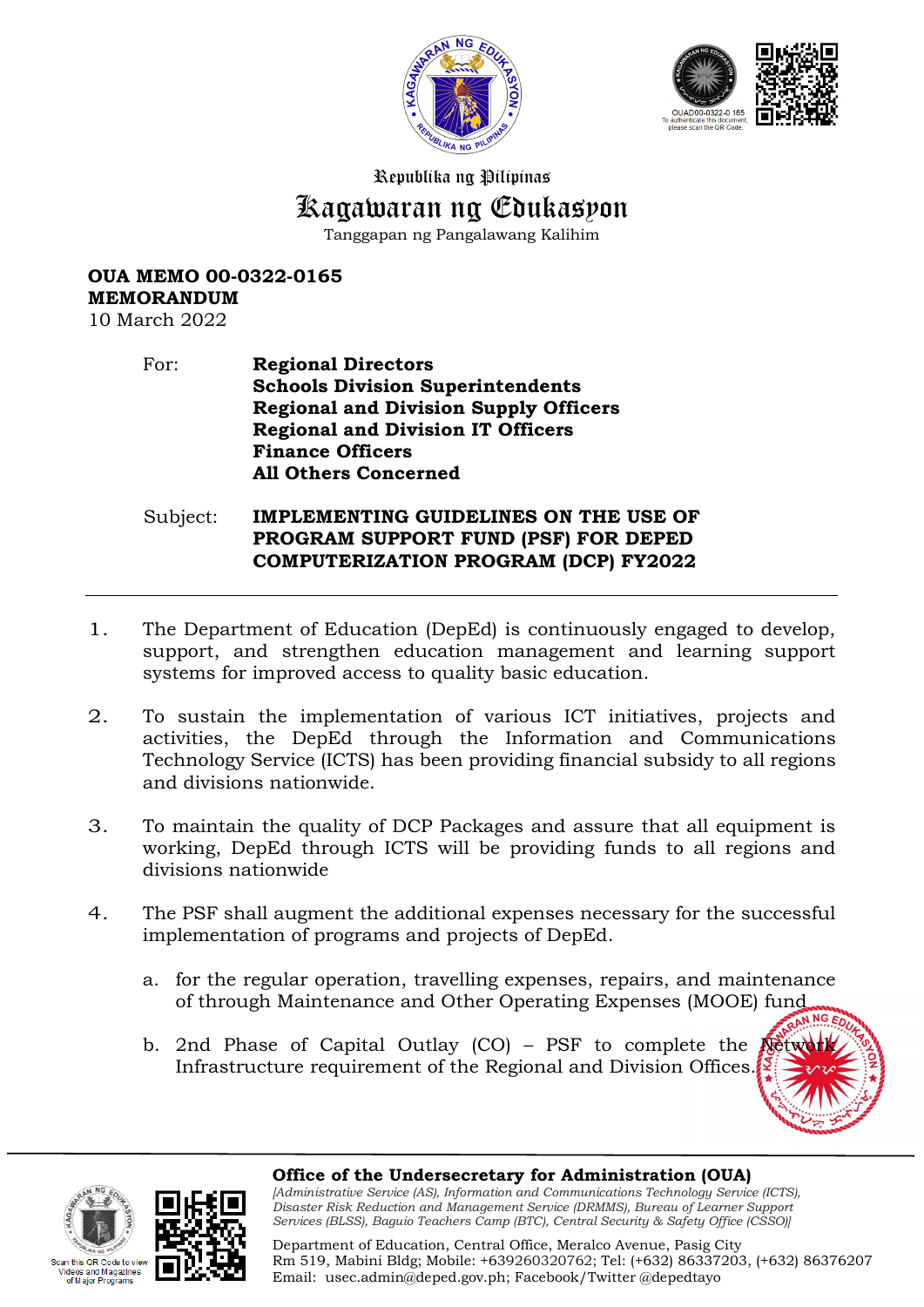- 5. Allocation of Program Support Funds (PSF)
	- a. **Three Million Three Hundred Fifty-Eight Thousand Four Hundred Eighty Pesos (Php3,358,480.00)** shall be downloaded to All Regional Offices intended **for DCP monitoring activities** through the issuance of the Sub-Allotment Release Order (Sub-ARO), Allocation attached as Annex "A".
	- b. **Three Million Three Hundred Sixty-Two Thousand Eighty Pesos (Php3,362,080.00)** shall be downloaded to All Division Offices intended **for DCP monitoring activities** through the issuance of the Sub-Allotment Release Order (Sub-ARO), Allocation attached as Annex "B".
	- c. **Twenty-Seven Million Five Hundred Thousand Pesos (Php27,500,000.00)** shall be downloaded to All Regional Offices intended **for the repair and maintenance of non-working - out of warranty IT equipment** through the issuance of the Sub-Allotment Release Order (Sub-ARO), Allocation attached as Annex "C".
	- d. **Two Hundred Thirty Million Pesos** (Php230,000,000.00) shall be downloaded to sixteen (16) Regional Offices and two hundred fourteen (214) Division Offices through the issuance of the Sub-Allotment Release Order (Sub-ARO) **for the Network Infrastructure requirement of the Regional and Division Offices.** Each office shall receive equal amount of ONE MILLION PESOS (Php1,000,000.00), Allocation attached as Annex "D".
- 6. Eligible Activities
	- a. For the ROs, the PSF shall be utilized for the following activities:

| <b>PSF</b>                                                                                  | <b>Activity</b>                                                                                                                                                                                                                                                    | <b>Allowable Expenses</b>                                   | <b>Fund Class</b>                                           |
|---------------------------------------------------------------------------------------------|--------------------------------------------------------------------------------------------------------------------------------------------------------------------------------------------------------------------------------------------------------------------|-------------------------------------------------------------|-------------------------------------------------------------|
| <b>DCP Monitoring</b>                                                                       | Evaluation/validation/<br>assessment, monitoring of<br>school:<br>a. Readiness to accept<br>DCP packages<br>b. Status of delivery<br>c. Utilization of DCP<br>Packages                                                                                             | Transportation,<br>$\bullet$<br>accommodation,<br>and meals | Maintenance<br>and Other<br>Operating<br>Expenses<br>(MOOE) |
| PSF for repair<br>and<br>maintenance of<br>non-working -<br>out of warranty<br>IT equipment | Repair and maintenance of<br>non-working - out of<br>warranty IT equipment<br>that were provided by the<br>Department through the<br>DepEd Computerization<br>Program (DCP) or through<br>our partnership with other<br>Government agencies and<br>private sector. | • Cost of parts to be<br>replaced and<br>Service fee        | Maintenance<br>and Other<br>Operating<br>Expenses<br>(MOOE) |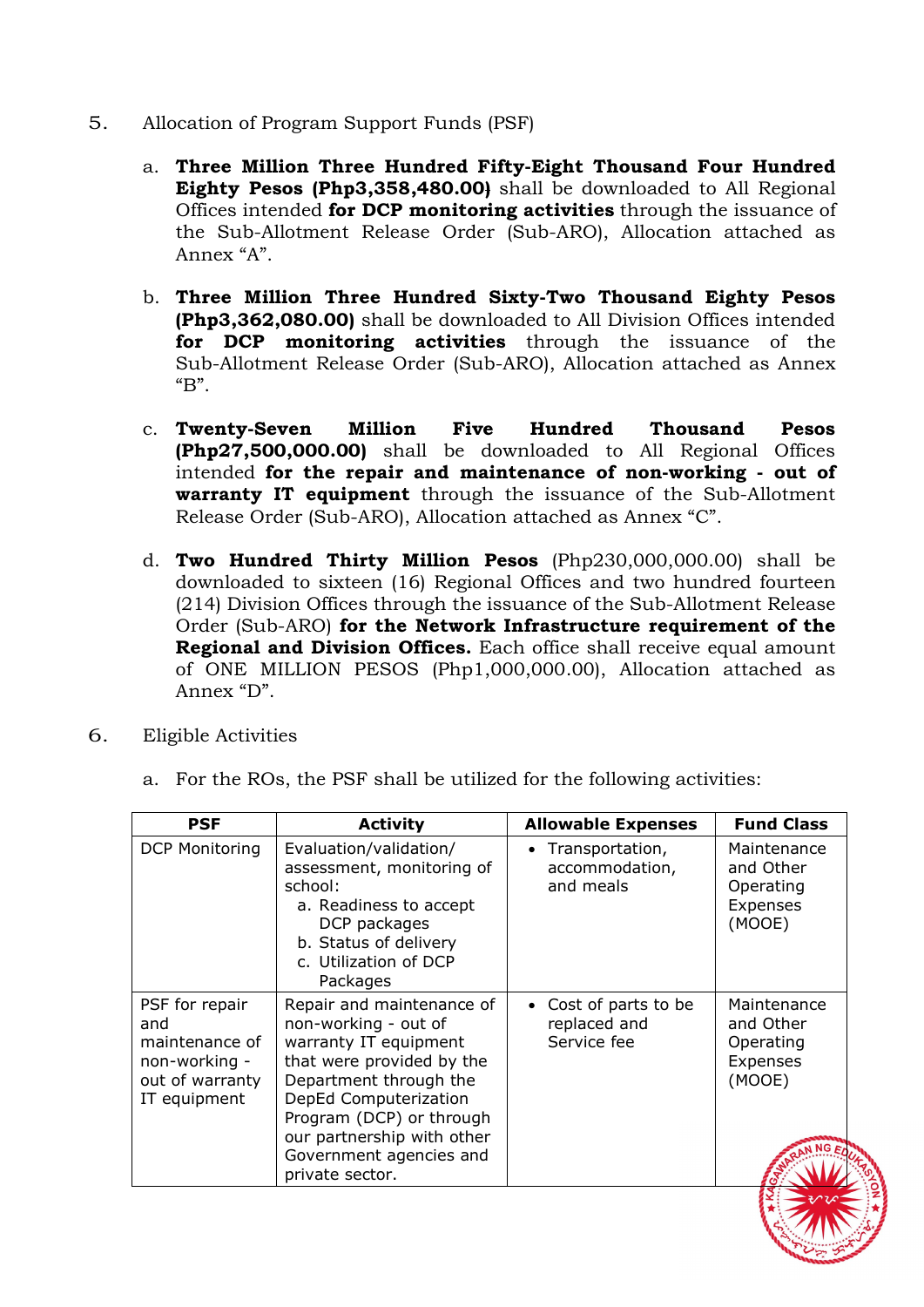| schools. | All ROs shall also receive<br>and manage the PSF<br>intended for the repair and<br>maintenance of<br>non-working - out of<br>warranty IT equipment<br>that were provided by the<br>Department through the<br>DepEd Computerization<br>Program (DCP) or through<br>our partnership with other<br>Government agencies and<br>private sector.<br>The Cost of parts to be<br>replaced, will be charged<br>to the funds downloaded<br>ROs, subject to the usual<br>accounting and auditing<br>rules and regulations. The<br>SDOs to request fund from<br>ROs for the repair and<br>maintenance of non-<br>working - out of warranty<br>IT equipment of the<br>Division, Districts, and |  |  |
|----------|-----------------------------------------------------------------------------------------------------------------------------------------------------------------------------------------------------------------------------------------------------------------------------------------------------------------------------------------------------------------------------------------------------------------------------------------------------------------------------------------------------------------------------------------------------------------------------------------------------------------------------------------------------------------------------------|--|--|
|----------|-----------------------------------------------------------------------------------------------------------------------------------------------------------------------------------------------------------------------------------------------------------------------------------------------------------------------------------------------------------------------------------------------------------------------------------------------------------------------------------------------------------------------------------------------------------------------------------------------------------------------------------------------------------------------------------|--|--|

b. For SDOs, the PSF shall be utilized for the following activities:

| <b>PSF</b>             | <b>Activity</b>                                                                                                   | <b>Allowable Expenses</b>                                                                                                         | <b>Fund Class</b>                                           |
|------------------------|-------------------------------------------------------------------------------------------------------------------|-----------------------------------------------------------------------------------------------------------------------------------|-------------------------------------------------------------|
| <b>DCP Monitoring</b>  | Evaluation/validation/<br>assessment, monitoring<br>of school readiness/<br>delivery monitoring of<br>DCP Package | • Transportation,<br>accommodation<br>and meals                                                                                   | Maintenance<br>and Other<br>Operating<br>Expenses<br>(MOOE) |
| DepEd TV<br>operations | Production of DepEd<br>episodes                                                                                   | • Transportation,<br>accommodation<br>and meals<br>• Procurement of<br>production supplies<br>and materials<br>(below P15,000.00) | Maintenance<br>and Other<br>Operating<br>Expenses<br>(MOOE) |

## c. For ROs & SDOs, the PSF shall be utilized for the following activities:

| <b>PSF</b>                                                                                 | <b>Activity</b>                                                                                                  | <b>Allowable Expenses</b>                                                      | <b>Fund Class</b>      |
|--------------------------------------------------------------------------------------------|------------------------------------------------------------------------------------------------------------------|--------------------------------------------------------------------------------|------------------------|
| <b>Network</b><br>Infrastructure<br>requirement of<br>the Regional and<br>Division Offices | Procurement of Network<br>Infrastructure or<br>Rehabilitation/Upgrading<br>of existing Network<br>Infrastructure | Information and<br>Communication<br>Technology<br>Equipment/ devices/<br>Works | Capital<br>Outlay (CO) |